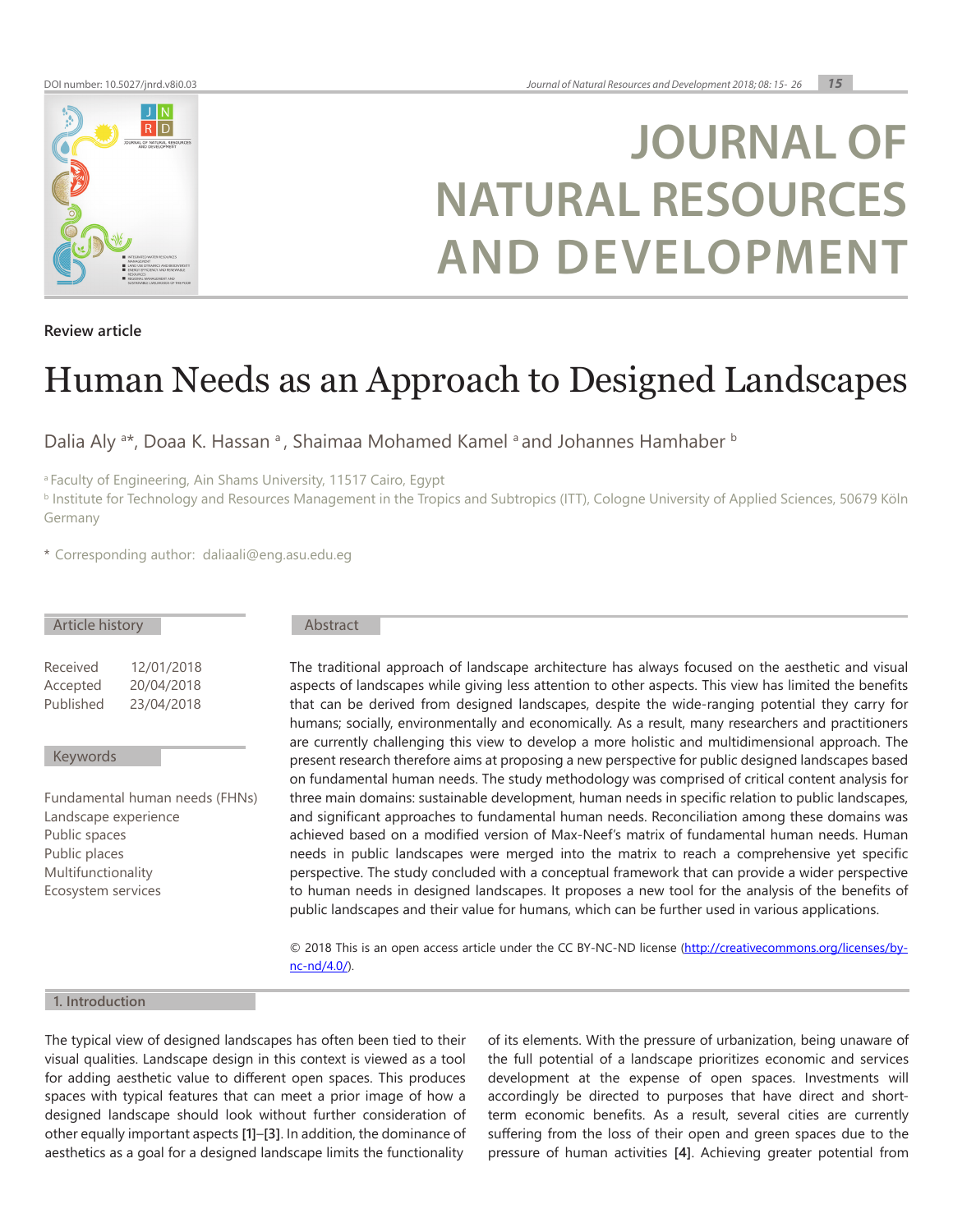designed landscapes requires a more holistic and multidimensional approach. Consequently, they can serve humans in various aspects; socially, environmentally and economically. This research aims at proposing a new perspective for public designed landscapes based on fundamental human needs. It investigates and analyses their potential in meeting human needs to create a better understanding of what they can offer for humans and contribute to their well-being.

# **2. Methodology**

To develop the conceptual framework, the study methodology depended mainly on critical content analysis for three main domains (**[Figure 1](#page-1-0)**). First, the concepts of sustainable development concerning multifunctionality and ecosystem services were analyzed. The aim of this domain was to investigate different landscape elements, functions and services. Secondly, human needs, specifically in relation to public landscapes, were studied through two main concepts, landscape preference and the concept of place. For the second domain, a comparative analysis was used to establish a list of qualities of successful public places. Finally, a comparative analysis of significant approaches to fundamental human needs was also conducted. Accordingly, a modified version of Max Neef's matrix of human needs was selected because of its appropriateness to the research aim. Reconciliation among the three domains was then achieved by incorporating human needs in public landscapes into the FHN matrix to reach a comprehensive yet specific perspective.

## **3. Designed Landscapes and Human Needs**

The following three sections include an analysis of the literature related to the three main domains of the research: sustainable landscape development, human experience in landscapes and fundamental human needs. The aim is to establish a correlation between the holistic approach of designed landscapes and fundamental human needs.

#### **3.1 Sustainable Landscape Development**

Sustainability and sustainable development are widely discussed topics in different areas of the literature. In the context of landscape,

the European landscape convention argued that well-preserved landscapes can be part of the three pillars of sustainable development and can contribute to enhancing human well-being **[\[5\]](#page-10-3)**. As mentioned above, traditionally landscape has been linked to its visual and aesthetic aspects. However, the concept of sustainability can widen this view to include more environmental, sociocultural and economic potential. Sustainability can provide a holistic view of natural and human aspects of landscapes and the interrelations between them **[\[3\]](#page-10-1)**, **[\[6\]](#page-10-4)**. Discussions related to sustainable landscapes always include two important concepts, multifunctionality and ecosystem services. These two concepts can add important perspective to the analysis related to this research. They discuss functions related to different landscape elements and the services they offer for humans towards the satisfaction of their needs.

#### **3.1.1 Multifunctionality**

Sustainable landscapes are multifunctional landscapes, they have multiple environmental, sociocultural and economic functions. The concept of multifunctionality gives a more holistic view of landscape functions. Different landscape functions can be balanced within the same design **[\[7\]](#page-10-5)**–**[\[9\]](#page-10-6)**. Not only can a landscape as a whole system be multifunctional, but also each single element within the system can have more than one function. A function is defined as "the capacity (of a driver) to maintain an entity in a certain state or change it in a given direction **[\[10\]](#page-10-7)**". It includes the description of the "interactive behavior" within a definite system **[\[11\]](#page-10-8)**. It also describes the "purpose" or "ability to work" of an entity **[\[10\]](#page-10-7)**. Landscape functions can be discussed within the aspects of sustainability; environmental, sociocultural and economic functions.

First of all, the natural elements, vegetation and water, are the main elements that perform environmental functions. Vegetation and water surfaces are found to have an effect on microclimate regulations and can contribute to pollution reduction **[\[12\]](#page-10-9)**–**[\[14\]](#page-10-10)**. Not only does vegetation have a positive effect on air, but also on soil and water. The types of vegetation, their variety and maturity are important in the effectiveness of vegetation cover in decreasing erosion, flood protection and increasing water quality **[\[7\]](#page-10-5)**, **[\[15\]](#page-10-11)**. Moreover, vegetation provides essential shelter and food for the survival of living organisms, which in return enriches biodiversity. Biodiversity is important for natural balance and healthy life cycles **[\[13\]](#page-10-12)**, **[\[16\]](#page-10-13)**.



<span id="page-1-0"></span>**Figure 1:** Methodology.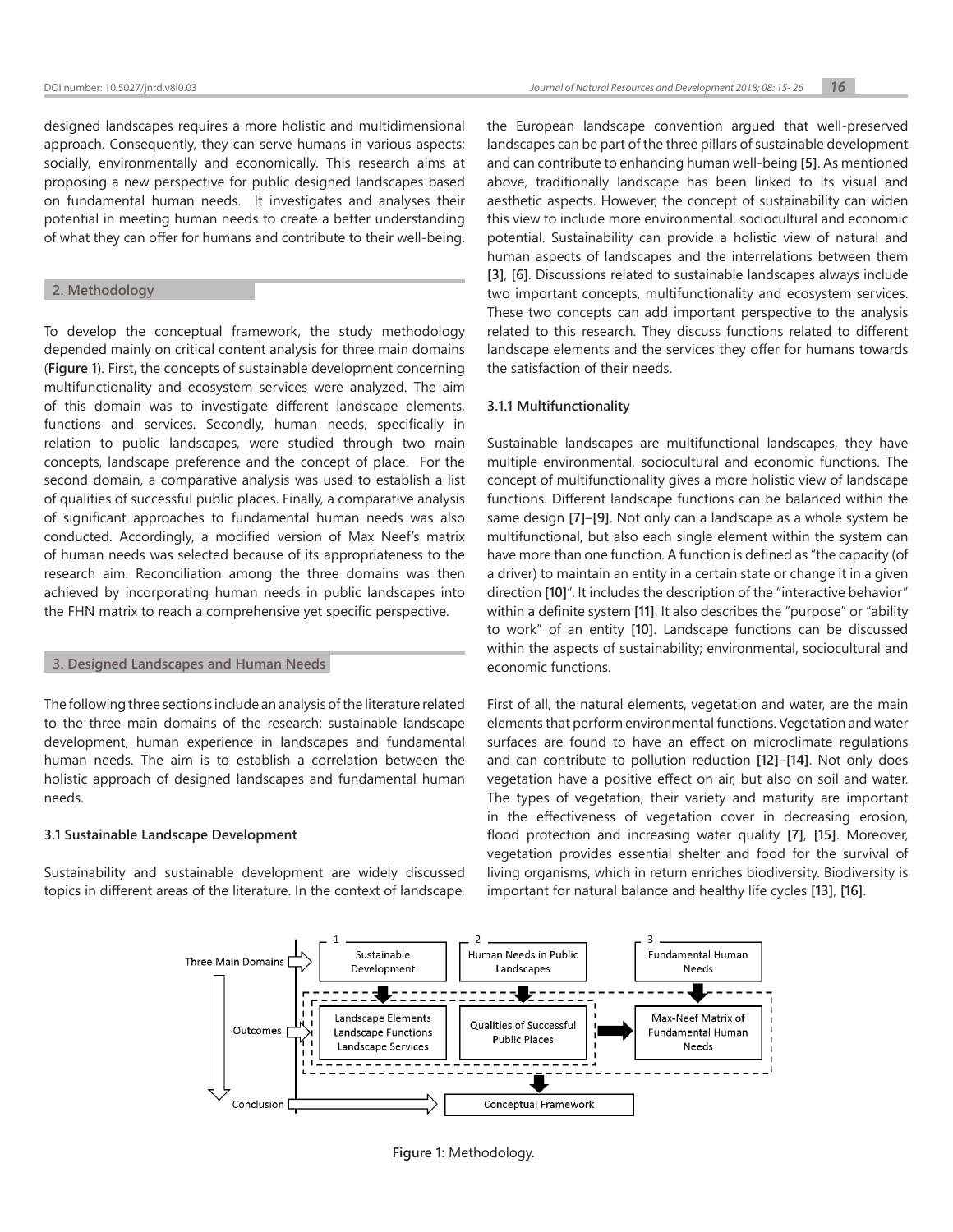Enhancement of the environment can also have economic value; temperature reduction and shading can save some of the energy needed for mechanical cooling. The cost of mechanical purification of water can also be reduced by the effect of vegetation **[\[7\]](#page-10-5)**.

Secondly, public landscapes provide cities with contact with nature, in addition to areas for active social and cultural life for all ages, i.e. sociocultural functions. Common public life, involving sharing and celebration, is found in public spaces. In playgrounds, parents meet and socialize while their children are playing, experience their first social life and build their social skills. Elderly groups also enjoy the social interactions within public spaces. Public art can form points of interest that encourage interaction. In public spaces, you may find people imitating a statue for pictures, climbing it, or wondering about its story and what it symbolizes. Street performers can also encourage people to interact with each other, not only passively watching them **[\[13\]](#page-10-12)**, **[\[17\]](#page-10-14)**–**[\[19\]](#page-10-15)**. Moreover, distinct elements within the design of a space can add visual character. Vegetation, flooring, street furniture and distinctive architecture can be part of a space's character and identity. These elements may have symbolic value or just have unique features either as a single element or in their arrangements.

Finally, the economic aspect of landscapes has two sides; direct economic functions and economic value resulting from other functions, such as economic value related to environmental functions. The economic value of environmental functions includes preserving biodiversity, energy saving and lowering health care costs **[\[7\]](#page-10-5)**, **[\[20\]](#page-10-16)**. The economic functions of landscapes include opportunities of productivity **[\[7\]](#page-10-5)**, positive effects on increasing property value **[\[13\]](#page-10-12)**, **[\[21\]](#page-10-17)**, **[\[22\]](#page-10-18)**, providing attractive touristic destinations and attracting economic activities **[\[8\]](#page-10-19)**. Office buildings, restaurants, retail and spaces for markets and events can be found within development projects of public landscapes **[\[13\]](#page-10-12)**. Economic functions can generate revenue and provide job opportunities.

Through the concept of multifunctionality, three important landscape functions have been discussed: environmental, sociocultural and economic functions. In order to provide a more integrative view of landscape multifunctionality, two more functions will be added; configuration functions, and maintenance and operation function. The first three aspects relate to sustainability and can be found in both natural and designed landscapes. The two added functions are more related to designed landscapes. Configuration functions are fundamental functions for the creation of a space, while maintenance and operation functions are important for sustaining and protecting it from deterioration. The two functions are regulatory functions that are essential for the performance of the other three functions and their ability to provide services for humans (**[Figure 2](#page-2-0)**).

The category of configuration functions in this classification is related to the spatial arrangement and organization of a space using its elements. Space definition, creation of subspace (spaces within a space), indicating directionality, emphasizing different forms and defining focuses or centers, can be designed using different elements such as floor patterns, vegetation or public art **[\[23\]](#page-10-20)**–**[\[25\]](#page-10-21)**. Design



<span id="page-2-0"></span>**Figure 2:** Functions in a Public Designed Landscape.

elements can also be used to allow openness and visual access **[\[18\]](#page-10-22)**. Moreover, the efficient operation and maintenance of any space after its implementation is important for its success. Continuous feedback and evaluation of the performance of the space allows managers to make decisions on suitable modifications or alterations needed to improve performance **[\[26\]](#page-10-23)**. Cleanliness and continuous maintenance of the elements of the space; collecting trash, fixing of damaged items, keeping lighting systems functioning **[27]**, efficient irrigation methods for the sustainable use of water **[\[28\]](#page-11-0)** and securing spaces **[\[17\]](#page-10-14)**–**[\[19\]](#page-10-15)** are all important operation and maintenance functions.

It is important to mention that the goal of the discussion related to functions is not to provide an exhaustive list of all potential functions of a landscape or to explain the dynamics of each of them. It is more about providing most evident examples and having a general view of landscape potential in serving human purposes. The complex system of a landscape can then be viewed within a simpler form of analyzed functions.

# **3.1.2 Ecosystem Services**

Since the Millennium Ecosystem Assessment (MEA), the concept of ecosystem services has started to gain more interest in different research studies. The MEA aimed to assess the benefits that both natural and human-modified ecosystems carry for humans and linked them to their well-being **[\[29\]](#page-11-1)**. In the context of landscape research, ecosystem services were adopted by several researchers as an approach to landscape analysis. This approach includes identification of the connections between landscapes, their functions, and services. Functions and services can then be quantified and valued using different methods. This can inform the importance that landscapes carry and support management and decision-making **[\[30\]](#page-11-2)**. Several researchers have agreed upon a correlation between ecosystem services and human well-being according to a certain sequence. This sequence starts with a structure or a process which perform functions, and that functions can provide a number of services to humans, which in turn have benefits and value for them reflected in their well-being **[\[11\]](#page-10-8)**, **[\[30\]](#page-11-2)**, **[\[31\]](#page-11-3)**.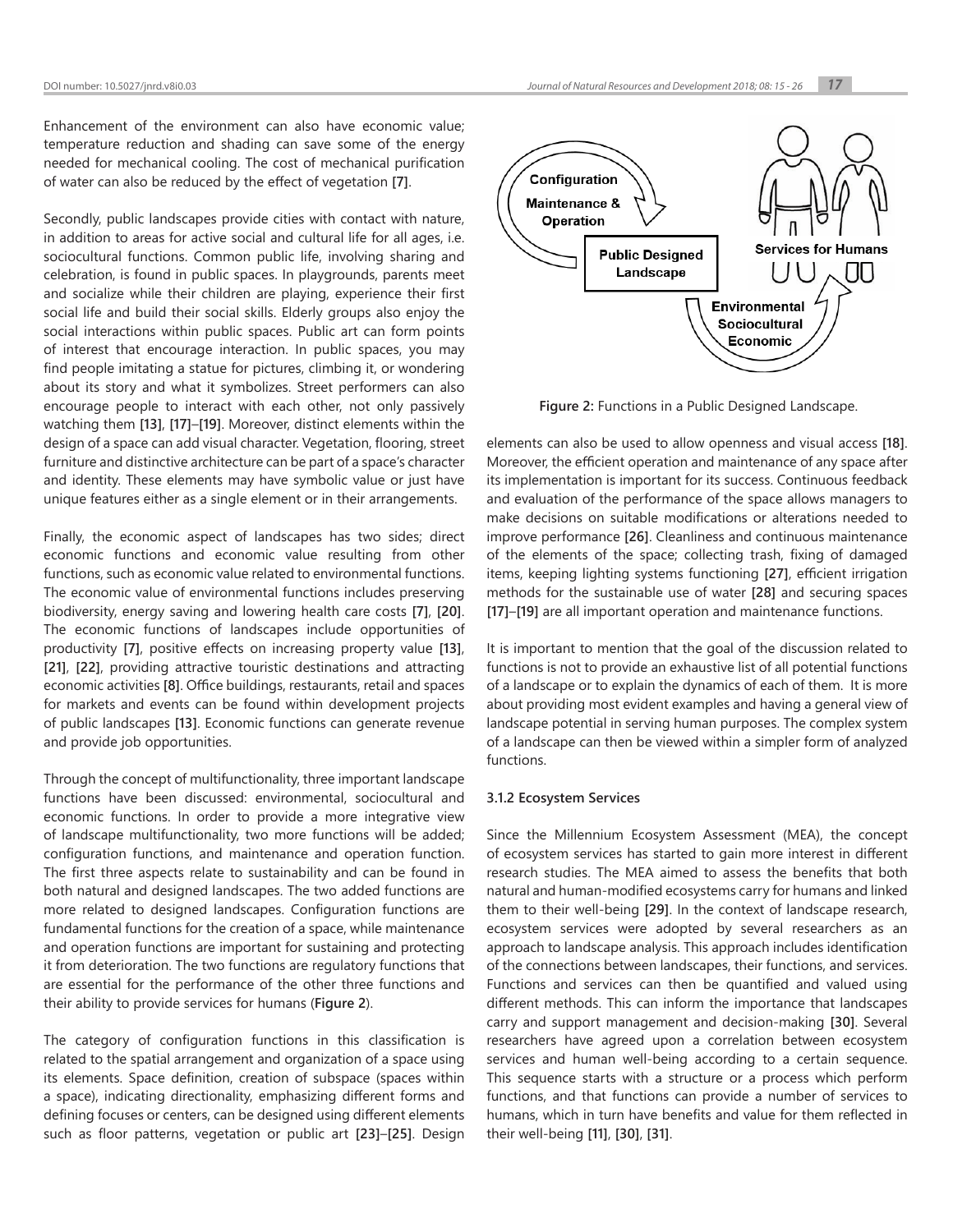Although there is broad agreement about the previous sequence, differentiating between functions and services is still a debated issue **[\[31\]](#page-11-3)**, **[\[32\]](#page-11-4)**. Rudolf de Groot defined landscape functions as "the capacity of natural processes and components to provide goods and services that satisfy human needs, directly or indirectly **[\[32\]](#page-11-4)**". On the other hand, the Economics of Ecosystems and Biodiversity (TEEB) project defined ecosystem services as, "direct and indirect contributions of ecosystems to human well-being **[\[31\]](#page-11-3)**". The difference between functions and services then, is that functions are more about an action performed by the element, i.e. a substantial act; while services are what the functionality offers humans, the value added to a function **[\[33\]](#page-11-5)**. The study of functions is processes and systems dynamics-related, while services are more human oriented **[\[11\]](#page-10-8)**. For example, a landscape element, like a tree, absorbs carbon dioxide within its natural functioning systems. This function contributes to enhancing air quality, which is the service for humans; it is the effect of the function performed. The service carries value for humans and helps in meeting their needs. In the case of pollution mitigation, better environments for living mean better heath. Highlighting the difference provides a better understanding of the underlying system, not only stating the apparent services.

The MEA classified ecosystem services into 4 categories: "provisioning services", "regulating services", "cultural services" and "supporting services" **[\[29\]](#page-11-1)**. De Groot followed the same classification with the category of "cultural services" termed "cultural and amenity services", and the "supporting services" termed "habitat or supporting services" **[\[32\]](#page-11-4)**. Provisioning services are related to productivity, for example, food, water, raw materials. Regulating services are related to providing better environmental conditions, for example, air quality regulation, climate regulation and water regulation. Services like water and nutrient cycling, photosynthesis and soil formation, which are an important requirement for the performance of other services, are the supporting services. Finally, cultural and amenity services are related more to intangible human values like aesthetics, spirituality, recreation and identity **[\[32\]](#page-11-4)**.

# **3.2 Human Experience in Landscape**

Through experiencing surrounding environments, humans always react and create judgments. Accordingly, these environments become either likable or unlikable. In this respect two principal theories have been discussed in several studies to explain this phenomenon, 'preference' and 'space and place'. The concept of 'preference' explains the reasons for favoring certain environments in relation to the mental process of 'perception'. While the concept of 'place' explains further characteristics of meaningful 'spaces'.

#### **3.2.1 Preference**

In his book, "Topophilia: A Study of Environmental Perceptions, Attitudes, and Values", Yi-Fu Tuan states that humans prefer environments that are familiar to them. He claimed that visual preference and attachment to certain environments are tied to their expression of a person's past experience **[\[34\]](#page-11-6)**. In addition, Rachel and Stephen Kaplan developed a significant landscape preference model based on two commonpurposes among humans; 'understanding' and 'exploration' **[\[35\]](#page-11-7)**, **[\[36\]](#page-11-8)**. Aspects related to understanding and exploration were categorized by Kaplan and Kaplan into two main levels of analysis. The first level is a two-dimensional level, where environments are perceived as a flat picture. It is referred to as the 'surface level of analysis'; the immediate appreciation of an environment when first contacted. The second level is a threedimensional level, where humans start to look into the depth of a certain scene; a promise of future information and further opportunity for exploration. The components of these two levels of analysis are, at the two-dimensional level, coherence, the factor that facilitates understanding, and complexity, the factor related to exploration. At the three-dimensional level, legibility is the understanding factor, while mystery is the exploration factor **[\[35\]](#page-11-7)**, **[\[37\]](#page-11-9)** (**[Figure 3](#page-3-0)**).



<span id="page-3-0"></span>**Figure 3:** Information Matrix, from **[\[37\]](#page-11-9)**.

## **3.2.2 Space and Place**

The concepts of space and place have been discussed widely in the literature. Although "public spaces and public places are used interchangeably in the literature **[\[38\]](#page-11-10)**", Tuan explains specific concepts that differentiate them. Space is more abstract than a place, it implies freedom and openness. Place, on the other hand, as objects constructing a space, can define more closeness and constraints. The openness of a space can indicate threats, the role of place in that perspective is allowing for more stability and security. Being open, space allows movement, place can then be seen as points of pauses through the movement. Place provides the space with points of interests that we pause at and create memories. When people experience space, the value and meaning added by their experience is what makes a space into a place. Tuan claims that concepts of space and place are both important to humans **[\[39\]](#page-11-11)**, **[\[40\]](#page-11-12)**. Accordingly, experience is the key; a space becoming a place to people means that they have experienced it, it holds meaning and memories to them and they have a common history as a result **[\[39\]](#page-11-11)**, **[\[40\]](#page-11-12)**.

Further characteristics related to places have been discussed in the literature under the term, 'sense of place'. It originates from the Latin term 'genius loci' **[\[41\]](#page-11-13)**. Genius loci "refers to the unique spiritual force inherent in a place **[\[42\]](#page-11-14)**". It is about experiencing something beyond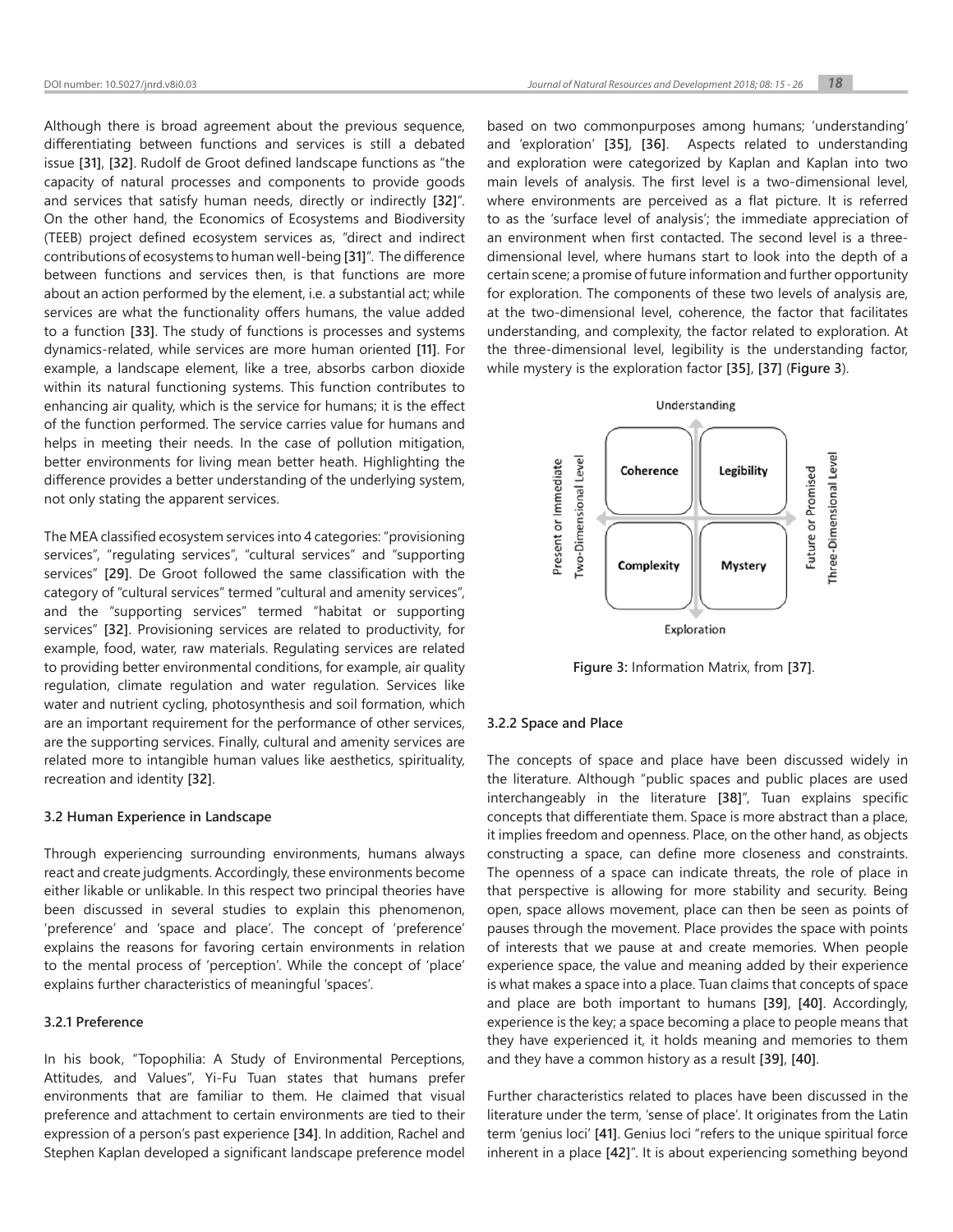the feeling of safety and consequently affects satisfaction **[\[43\]](#page-11-15)**.

In relation to qualities that enhance humans' sense of place, Stephan Carr *et al*. **[\[18\]](#page-10-22)**, Mark Francis **[\[26\]](#page-10-23)**, Jan Gehl **[\[44\]](#page-11-16)**, John Montgomery **[\[45\]](#page-11-17)**, and Project for Public Spaces discussed further characteristics of successful public places **[\[19\]](#page-10-15)**. **[Table 1](#page-4-0)**, shows a comparison between different thoughts concerning qualities of successful public places with obvious overlaps between them. Therefore, these relations could be represented in a way that serves the scope of the present research as follow:

*Three qualities, as defined by PPS, are used to integrate equivalent qualities in the comparison above:*

- "Comfort and Image": including environmental comfort, physical comfort, and social and psychological comfort **[\[17\]](#page-10-14)**–**[\[19\]](#page-10-15)** in addition to place identity, spirit and memory related to creating space image **[\[45\]](#page-11-17)**.
- "Access and Linkage": regarding spaces being truly and equally open to everyone; inclusive, offering diversity of activities, being well connected by different means of transportation, being visually and physically linked to their surroundings **[\[19\]](#page-10-15)**, **[\[26\]](#page-10-23)** and having continuity within the space itself **[\[19\]](#page-10-15)**, **[\[35\]](#page-11-7)**.
- "Uses and Activities": "Relaxation", "Passive Engagement" and "Active Engagement" defined by Carr *et al*., are included under this category **[\[17\]](#page-10-14)**–**[\[19\]](#page-10-15)**, **[\[21\]](#page-10-17)**.

*Qualities, as defined by Francis, with no equivalent qualities in the comparison above:*

• "Participation, Control, Modification" is discussed under the title 'Participation and Flexibility'. Participation includes people's involvement throughout any project's life cycle. It can increase the sense of community attachment where people get to define their own needs and ensure the consideration of their culture and identity **[\[21\]](#page-10-17)**, **[\[26\]](#page-10-23)**. Flexibility, on the other hand, is about allowing a degree of choice that enhances the use of space through flexible, movable elements and multiuse spaces **[\[25\]](#page-10-21)**, **[\[26\]](#page-10-23)**.

- "Conflict and Resolution" is under the category of participation and flexibility.
- "Management and Evaluation" is discussed within the discussion of functions under the title 'Maintenance and Operation Functions'.
- "Ecological Quality" is included without modifications to the term used. Natural elements, such as vegetation and water, are found to be one of the preferred elements by people in landscapes. They encourage outdoor activities and enrich the space's natural experience. In the natural context of a public landscape, people can overcome the hostility of some urban environments and have more peaceful experiences **[\[18\]](#page-10-22)**, **[\[21\]](#page-10-17)**, **[\[22\]](#page-10-18)**, **[\[26\].](#page-10-23)**

# **3.3. Fundamental Human Needs**

Coming from diverse backgrounds, several researchers have defined different models of fundamental human needs, from different perspectives and for a variety of purposes. The human motivation theory by Abraham Maslow **[\[46\]](#page-11-18)**, **[\[47\]](#page-11-19)**, non-violent communication by Marshall Rosenberg **[\[48\]](#page-11-20)**, **[\[49\]](#page-11-21)**, conflict resolution by John Burton **[\[50\]](#page-11-22)**, human scale development by Manfred Max-Neef **[\[51\]](#page-11-23)** and quality of life by Robert Costanza **[\[20\]](#page-10-16)** are all significant studies that establish models of fundamental human needs as a core base for their development. Each approach defines a list of human needs with some common needs and others that are expressed in different terminologies with the same underlying meaning.

Based on the previous perspectives, important characteristics related to human needs were concluded as follows: needs are the same among all humans, and it is their right to have opportunities for the satisfaction of their needs. No need is less important than the other,

<span id="page-4-0"></span>

| Montgomery, 1998 |                   | Francis, 1988                                | Gehl, 2004            | Carr et al., 2007  | <b>Projects for Public Spaces</b> |
|------------------|-------------------|----------------------------------------------|-----------------------|--------------------|-----------------------------------|
|                  | Meaning and Image | Comfort                                      | Comfort<br>Protection | Comfort            | Comfort and Image                 |
|                  | Physical Setting  | Accessibility / Publicness                   |                       |                    | Access and Linkage                |
|                  |                   | Use and User diversity                       |                       | <b>Relaxation</b>  | Uses and Activities               |
|                  | <b>Activities</b> | Discovery, Delight and<br>Challenge          | Enjoyment             | Passive Engagement | Sociability                       |
|                  |                   | <b>Environmental Learning</b><br>and Meaning |                       | Active Engagement  |                                   |
|                  |                   | Participation, Control,                      |                       |                    |                                   |
|                  |                   | Modification                                 |                       |                    |                                   |
|                  |                   | <b>Conflict and Resolution</b>               |                       |                    |                                   |
|                  |                   | Management and                               |                       |                    |                                   |
|                  |                   | Evaluation                                   |                       |                    |                                   |
|                  |                   | <b>Ecological Quality</b>                    | Enjoyment             |                    |                                   |
|                  |                   |                                              |                       |                    |                                   |

## **Table 1: Qualities of Successful Public Places.**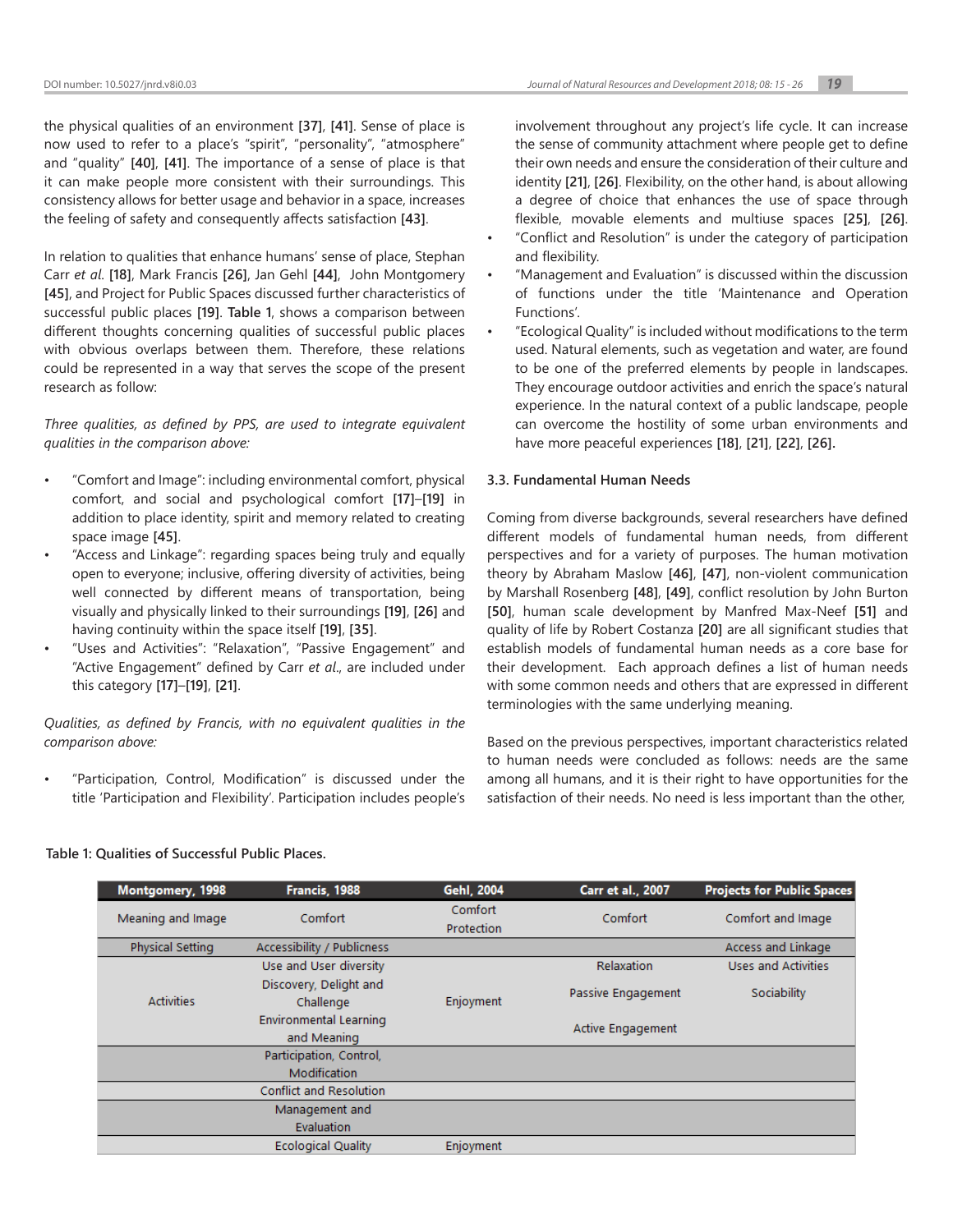none of them can be considered as a luxury, and mutual relationships can be found between them. Moreover, all needs are simply 'basic', the sum of all of them and their interactions are what define the quality of life achieved for humans. Satisfiers of human needs vary through time and between cultures **[\[20\]](#page-10-16)**, **[\[46\]](#page-11-18)**, **[\[48\]](#page-11-20)**, **[\[50\]](#page-11-22)**, **[\[51\]](#page-11-23)**. Comparing the approaches to fundamental human needs, it can be seen that the differences between the lists are due to the variety of backgrounds of the researchers and these differences are not at the core of their interpretation. A modified Max Neef's matrix of fundamental human needs was found to be the most appropriate approach for the present research aim, since it:

- Has the most comprehensive detailed list of defined needs.
- Uses clear, simple and direct terminologies.
- Comprises all needs defined by other researchers except for spirituality.
- Can be adjusted to serve the research purpose in terms of its matrix axes of basic human needs, the 'axiological level', and needs satisfiers, the 'existential level', detailed in terms of 'being', 'having', 'doing' and 'interacting' **[\[51\]](#page-11-23)**, **[\[52\]](#page-11-24)**.

To ensure a more comprehensive and clear list of needs, some of the changes that were added by Costanza will be adopted. The term 'leisure' used by Costanza will be used instead of 'idleness'. One of the meanings of idleness is "the quality or state of being lazy" **[\[53\]](#page-11-25)**, which is not the intended meaning for this need. Leisure refers more accurately to the meaning required. The 'spirituality' need added by Costanza will also be used. Moreover, the terms safety, protection and security are often used as synonyms in most contexts. However, Charles Oakes defined clear differences between security and safety, which he used in a study related to safety and security of different built environments. He defined safety as being a "steady state", "stability over time, continuity of function and reliability of structure", while security is the set of means that work towards maintaining that "steady state" **[\[54\]](#page-11-26)**. The dictionary definition of the word protection is found to be more related to Oakes's definition of the word security, "a person or thing that protects someone or something **[\[55\]](#page-11-27)**". Therefore, in the context of this research, the term safety used by Maslow is more consistent with what is defined in the column of human needs as it describes an abstract quality. While security and protection belong more to the other columns of the matrix as they refer to the means and tools towards achieving safety. Accordingly, the modified list of needs includes subsistence, safety, affection, identity, participation, understanding, creation, leisure, freedom and spirituality.

**4. Reconciliation: Max Neef's Matrix of Fundamental Human Needs vs Human Needs in Public Designed Landscape**

The literature review made it clear through a number of studies how landscapes can serve many human purposes and significantly contribute to providing a better life for people. For more clarification of the aspects of public landscapes, a conclusion of the literature review is presented in the form of a conceptual framework. The conceptual framework is developed based on the integration between Max Neef's matrix of fundamental human needs and needs in public landscapes, landscape functions and services.

Satisfiers of 'being' and 'having' are detailed into two themes: The first theme relates to the long-term fundamental needs that a public landscape can contribute to satisfying. The second theme relates more specifically to the aspects of a space, which indicates shortterm needs related to the immediate use of a space. For example: people 'need' to feel 'safe' in designed landscapes. At the same time, the site may contribute to flood protection, which goes back to a basic 'safety need'; protection from natural hazards.

In Max-Neef's Matrix of Human Needs, all the aspects in this research are integrated (**[Figure 4](#page-5-0)**). First, 'Being' is a description of the abstract value of a need. Accordingly, satisfiers specifically related to landscapes defined by Max-Neef and Constanza, in addition to place qualities defined in human experiences in landscapes are mainly included in the column 'Being'.

Secondly, specific points from human experience in landscapes, in addition to ecosystem services represent the 'having' column of the classification, as this includes 'physical and non-physical' entities required for need satisfaction. Satisfiers defined under the 'having' category are consistent with the notion of ecosystem services. For example, having food or work are part of provisioning services, having vital ecological processes is equivalent to regulating services and access to nature, community and social life can be related to cultural and amenity services. The classification of ecosystem services defined by De Groot, "provisioning services", "regulating services", "cultural and amenity services" and "supporting services", is used under the title "landscape services". The category of supporting services is used with the same underlying concept, but with different entities than the ones outlined by the MEA or by de Groot. This category includes all services required for the efficient performance of a public landscape.

| <b>Needs</b>                              | <b>Being</b>                  | <b>Having</b>             | <b>Doing</b>       | <b>Interacting</b> |
|-------------------------------------------|-------------------------------|---------------------------|--------------------|--------------------|
| Max-Neef and Costanza list of Human Needs |                               |                           |                    |                    |
|                                           | Human Experience in Landscape |                           |                    |                    |
|                                           |                               | <b>Ecosystem Services</b> |                    |                    |
|                                           |                               |                           | Multifunctionality |                    |

<span id="page-5-0"></span>**Figure 4:** Structure of the Conceptual Framework: Human Needs and Landscape Satisfiers.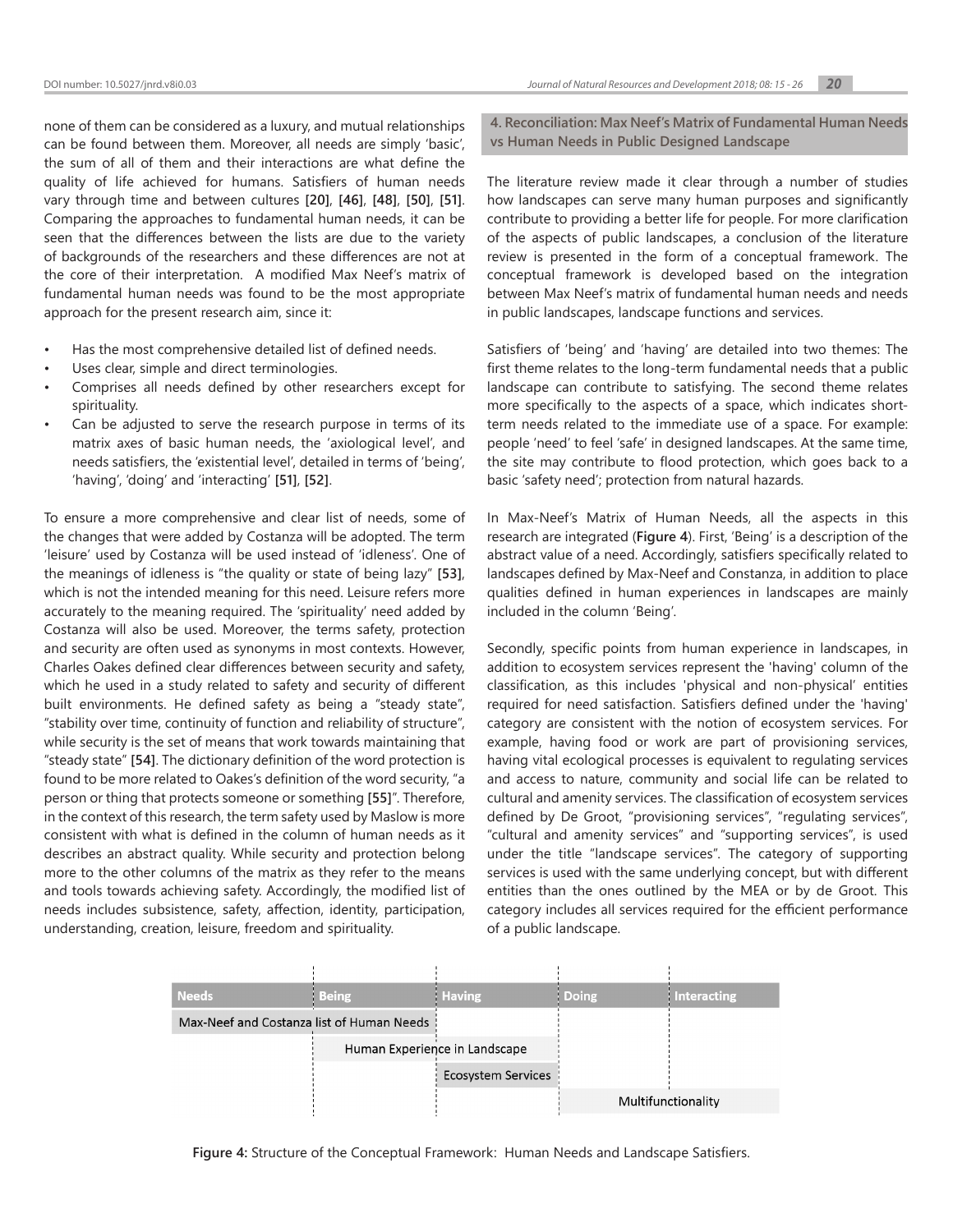Finally, the concept of multifunctionality provides an outline that can be used in the 'Doing' and 'Interacting' columns in the matrix. 'Doing' includes functions that are required for the satisfaction of needs, while 'Interacting' includes different elements that perform those functions. The functions included are environmental, sociocultural, economic, configuration, and maintenance and operation functions. The differentiation between services and functions provides a better insight into the properties of each. This will help to emphasize each entity in the classification and highlight its importance. The integration between structures (elements), functions and services helps to achieve value for human life. The following table (**[Table 2](#page-6-0)**) illustrates the correlation between each fundamental need and its landscape satisfiers in Max-Neef's Matrix.

# <span id="page-6-0"></span>**Table 2 Conceptual Framework: Fundamental Human Needs and Landscape Satisfiers.**

|             | <b>Landscape Satisfiers</b>                                        |                         |                                             |                             |                                       |                                         |  |  |
|-------------|--------------------------------------------------------------------|-------------------------|---------------------------------------------|-----------------------------|---------------------------------------|-----------------------------------------|--|--|
| Need        | Being                                                              |                         | <b>Having (Service)</b>                     |                             |                                       | <b>Interacting</b>                      |  |  |
|             | <b>Need Attributes</b>                                             | <b>Space Attributes</b> | <b>Need Related</b>                         | <b>Space Related</b>        | <b>Doing (Function)</b>               | (Setting-Element)                       |  |  |
|             |                                                                    |                         |                                             | <b>Supporting Services</b>  | Maintenance and Operation Functions   |                                         |  |  |
|             |                                                                    |                         |                                             |                             |                                       |                                         |  |  |
|             |                                                                    |                         |                                             | Cleanliness                 | $\cdot$ Collecting trash              |                                         |  |  |
|             |                                                                    |                         |                                             |                             | Fixing damaged items                  |                                         |  |  |
|             |                                                                    |                         |                                             |                             | Providing water needed for            | Management and Maintenance              |  |  |
|             |                                                                    |                         |                                             | Image                       | irrigation with the consideration of  |                                         |  |  |
|             |                                                                    |                         |                                             |                             | sustainable use                       |                                         |  |  |
|             |                                                                    |                         |                                             |                             | $\cdot$ Keeping vegetation healthy    | Irrigation sources and systems          |  |  |
|             |                                                                    |                         |                                             |                             |                                       | Processes of tending to vegetation      |  |  |
|             |                                                                    | <b>Physical Comfort</b> |                                             | <b>Supporting Services</b>  | <b>Configuration Functions</b>        |                                         |  |  |
|             |                                                                    |                         |                                             |                             | Providing adequate surfaces for       |                                         |  |  |
|             |                                                                    |                         |                                             |                             | different activities                  | Flooring                                |  |  |
|             |                                                                    |                         |                                             |                             |                                       |                                         |  |  |
|             |                                                                    |                         |                                             | <b>Utilities</b>            | Providing comfortable sitting places  | Street Furniture (Benches)              |  |  |
|             |                                                                    |                         |                                             |                             |                                       |                                         |  |  |
|             |                                                                    |                         |                                             |                             | Providing different options for       | Buildings and Light structures          |  |  |
|             |                                                                    |                         |                                             |                             | having food and drinks                | (Restaurants and Cafes, Restrooms)      |  |  |
|             |                                                                    |                         |                                             |                             |                                       | Street Furniture (Drinking Fountains)   |  |  |
|             |                                                                    |                         | <b>Cultural and Amenity Services</b>        |                             | onfiguration Functions'               | Dedicated and Multiuse Spaces           |  |  |
|             |                                                                    |                         |                                             |                             | · Providing friendly spaces that      | (Walking, jogging and cycling paths –   |  |  |
|             |                                                                    |                         |                                             |                             | encourage outdoor activities          | Playgrounds)                            |  |  |
|             |                                                                    |                         | <b>Contact with Nature</b>                  | <b>Ecological Quality</b>   | Enriching space natural experience    | Vegetation and Water                    |  |  |
|             |                                                                    |                         |                                             |                             | · Adding visual barriers from         |                                         |  |  |
|             |                                                                    |                         |                                             |                             | undesired elements                    | Vegetation                              |  |  |
|             |                                                                    |                         | <b>Regulating Services</b>                  |                             | <b>Environmental Functions</b>        |                                         |  |  |
|             |                                                                    |                         |                                             |                             | Reduction of heat Island effect       |                                         |  |  |
| Subsistence |                                                                    |                         |                                             |                             | $\cdot$ Decreasing heat absorption by |                                         |  |  |
|             | <b>Physical Health</b><br>Mental Health<br><b>Emotional Health</b> |                         |                                             |                             | using light-colored surfaces          | <b>Flooring Materials Selection</b>     |  |  |
|             |                                                                    |                         |                                             | · Decreasing temperature by |                                       |                                         |  |  |
|             |                                                                    |                         |                                             |                             | evaporation and transpiration         | Vegetation and Water                    |  |  |
|             |                                                                    |                         | <b>Climate Regulation</b><br>(Microclimate) |                             | · Providing shade                     |                                         |  |  |
|             |                                                                    |                         |                                             |                             |                                       |                                         |  |  |
|             |                                                                    |                         |                                             |                             | Decreasing heat energy absorption     |                                         |  |  |
|             |                                                                    |                         |                                             |                             | by different surfaces                 |                                         |  |  |
|             |                                                                    |                         |                                             |                             | Decreasing amount of heat energy      |                                         |  |  |
|             |                                                                    |                         |                                             |                             | transferred from the surfaces to      |                                         |  |  |
|             |                                                                    |                         |                                             |                             | buildings and the atmosphere          |                                         |  |  |
|             |                                                                    |                         | Air Quality Regulation                      |                             | · Filtering air from dust, smoke and  |                                         |  |  |
|             |                                                                    |                         |                                             |                             | harmful gases                         | Vegetation                              |  |  |
|             |                                                                    |                         | <b>Noise Regulation</b>                     |                             | Creating noise barriers               |                                         |  |  |
|             |                                                                    |                         | <b>Erosion Protection</b>                   |                             | · Increasing water quality by natural |                                         |  |  |
|             |                                                                    |                         |                                             |                             | purification through vegetation       |                                         |  |  |
|             |                                                                    |                         | <b>Water Regulation</b>                     |                             | · Decreasing erosion and stabilizing  |                                         |  |  |
|             |                                                                    |                         |                                             |                             | the soil                              |                                         |  |  |
|             |                                                                    |                         |                                             |                             | Slowing water flow                    |                                         |  |  |
|             |                                                                    |                         |                                             |                             | · Reducing runoff and increasing      |                                         |  |  |
|             |                                                                    |                         |                                             |                             | infiltration                          |                                         |  |  |
|             |                                                                    |                         | <b>Provisioning Services</b>                |                             | Economic Functions                    |                                         |  |  |
|             |                                                                    |                         |                                             |                             | · Providing products (Vegetables-     |                                         |  |  |
|             |                                                                    |                         | Food                                        |                             | Fruits-Ornamental Species-Herbs-      |                                         |  |  |
|             |                                                                    |                         |                                             |                             | <b>Medicinal Resources)</b>           | Vegetation                              |  |  |
|             |                                                                    |                         |                                             |                             | · Providing recycled products from    |                                         |  |  |
|             |                                                                    |                         | <b>Financial Resources</b>                  |                             | plant waste                           |                                         |  |  |
|             |                                                                    |                         | Work                                        |                             |                                       | <b>Quality Public Landscapes</b>        |  |  |
|             |                                                                    |                         |                                             |                             | · Increasing property values          | Vegetation and Water                    |  |  |
|             |                                                                    |                         |                                             |                             | · Providing attractive touristic      |                                         |  |  |
|             |                                                                    |                         |                                             |                             | destinations                          | <b>Quality Public Landscapes</b>        |  |  |
| Safety      | <b>Future Subsistence</b>                                          |                         |                                             |                             |                                       |                                         |  |  |
|             |                                                                    |                         |                                             |                             | · Attracting economic activity        | <b>Buildings</b>                        |  |  |
|             |                                                                    |                         |                                             |                             | · Creating job opportunities          | (Office Buildings - Restaurants)        |  |  |
|             |                                                                    |                         |                                             |                             |                                       | Dedicated and multi-use Spaces (Events- |  |  |
|             |                                                                    |                         |                                             |                             |                                       | Concerts-Markets)                       |  |  |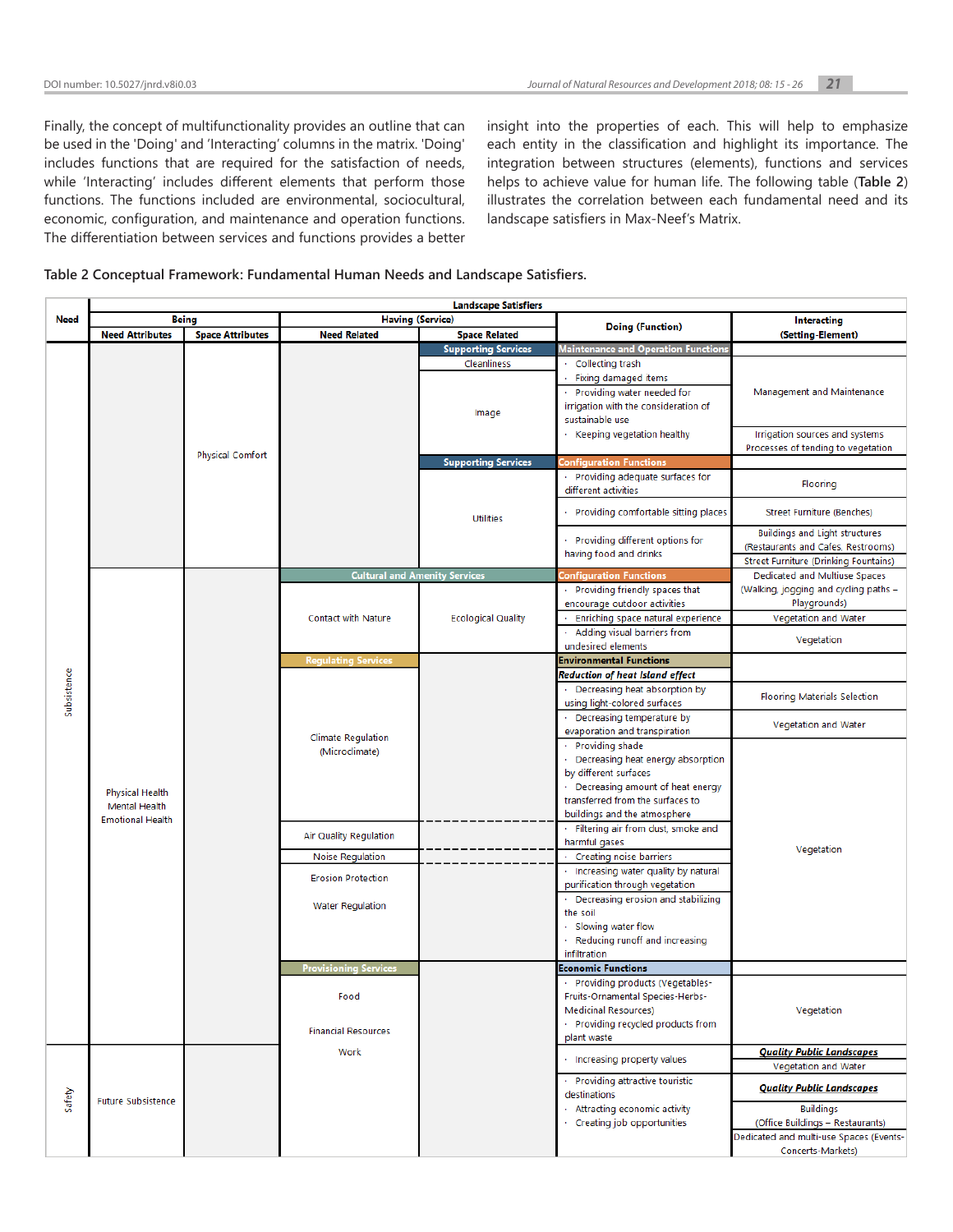|               | <b>Landscape Satisfiers</b>              |                          |                                                                               |                                                              |                                                                                                                                                                                                                                                                                                                                                                      |                                               |
|---------------|------------------------------------------|--------------------------|-------------------------------------------------------------------------------|--------------------------------------------------------------|----------------------------------------------------------------------------------------------------------------------------------------------------------------------------------------------------------------------------------------------------------------------------------------------------------------------------------------------------------------------|-----------------------------------------------|
| <b>Need</b>   |                                          | <b>Being</b>             | <b>Having (Service)</b>                                                       |                                                              | <b>Doing (Function)</b>                                                                                                                                                                                                                                                                                                                                              | <b>Interacting</b>                            |
|               | <b>Need Attributes</b>                   | <b>Space Attributes</b>  | <b>Need Related</b>                                                           | <b>Space Related</b>                                         |                                                                                                                                                                                                                                                                                                                                                                      | (Setting-Element)                             |
|               | <b>Protection from</b><br>Natural Hazard |                          | <b>Regulating Services</b><br>Natural Hazard Mitigation<br>(Flood Protection) |                                                              | <b>Environmental Functions</b><br>· Decreasing erosion and stabilizing<br>the soil<br>· Slowing water flow<br>· Reducing runoff and increasing<br>infiltration                                                                                                                                                                                                       | Vegetation                                    |
|               |                                          |                          | <b>Biodiversity</b>                                                           |                                                              | · Providing shelter and food that<br>support the creation of habitats for<br>different living organisms                                                                                                                                                                                                                                                              |                                               |
|               | <b>Future Subsistence</b>                |                          |                                                                               |                                                              | Economic Value<br>· Decreasing costs and energy<br>needed for mechanical cooling<br>resulting from temperature reduction<br>and shading<br>· Increasing productivity and work<br>performance due to improved<br>environment and health<br>· Decreasing costs needed for water<br>purification<br>· Maintaining healthy natural cycles<br>that can preserve resources | <b>Effects of Environmental Functions</b>     |
|               |                                          | Environmental            |                                                                               | <b>Supporting Services</b>                                   | Configuration Functions                                                                                                                                                                                                                                                                                                                                              |                                               |
|               |                                          | Comfort                  |                                                                               | Shelter from weather (rain-sun                               | · Providing canopies either for shade                                                                                                                                                                                                                                                                                                                                | <b>Vegetation (Trees)</b>                     |
|               |                                          |                          |                                                                               | exposure-sun protection)<br>Visual Access - Openness         | or protection from rain - wind barriers<br>· Providing safety through allowing<br>vision                                                                                                                                                                                                                                                                             | <b>Light Structures</b><br>Design arrangement |
|               |                                          | Psychological            |                                                                               | <b>Utilities</b>                                             | Providing adequate lighting for<br>night use                                                                                                                                                                                                                                                                                                                         | <b>Street Furniture (Lighting Fixtures)</b>   |
|               |                                          | Comfort                  |                                                                               | <b>Supporting Services</b>                                   | <b>Maintenance and Operation Functions</b>                                                                                                                                                                                                                                                                                                                           |                                               |
|               |                                          |                          |                                                                               |                                                              | Providing a secure space                                                                                                                                                                                                                                                                                                                                             | Surveillance Cameras, personnel,              |
|               |                                          |                          |                                                                               | <b>Utilities</b>                                             | Keeping lighting systems functioning                                                                                                                                                                                                                                                                                                                                 | Management and Maintenance                    |
|               |                                          |                          | <b>Cultural and Amenity Services</b>                                          |                                                              | <b>Sociocultural Functions</b>                                                                                                                                                                                                                                                                                                                                       |                                               |
|               | Respect<br>Receptiveness<br>Passion      | <b>Active Engagement</b> | Attachments to things and<br>people outside oneself                           |                                                              | Facilitation of interactions<br>Providing areas for active social and<br>cultural life<br>· Providing spaces for shared events                                                                                                                                                                                                                                       | <b>Quality Public Landscapes</b>              |
| Affection     |                                          |                          | Social Interactions                                                           | <b>Shared Experiences</b>                                    | and public celebrations                                                                                                                                                                                                                                                                                                                                              | Dedicated and multi-use Spaces                |
|               |                                          |                          |                                                                               |                                                              | · Adding interest or focus features                                                                                                                                                                                                                                                                                                                                  | Street Furniture (Public Art)                 |
|               |                                          |                          |                                                                               |                                                              | that encourage interaction                                                                                                                                                                                                                                                                                                                                           | <b>Street Performers</b>                      |
|               |                                          |                          |                                                                               |                                                              | Providing comfortable places for<br>people to sit and socialize                                                                                                                                                                                                                                                                                                      | Street Furniture (Benches)                    |
|               |                                          |                          | <b>Cultural and Amenity Services</b><br><b>Contact with Nature</b>            |                                                              | <b>Configuration Functions</b><br>· Adding contrast to urban context                                                                                                                                                                                                                                                                                                 | Vegetation and water                          |
|               | Sense of Belonging                       |                          |                                                                               | <b>Cultural and Amenity Services Sociocultural Functions</b> |                                                                                                                                                                                                                                                                                                                                                                      |                                               |
| Identity      | Consistency                              |                          |                                                                               | Image                                                        | · Can be part of a space visual<br>character                                                                                                                                                                                                                                                                                                                         | Special single element or arrangement         |
|               | Sense of Place                           |                          |                                                                               | Participation                                                | · Allowing public participation in<br>design, planning and management                                                                                                                                                                                                                                                                                                | Design and Planning                           |
|               |                                          |                          | <b>Cultural and Amenity Services</b>                                          |                                                              | <b>Sociocultural Functions</b>                                                                                                                                                                                                                                                                                                                                       |                                               |
| Participation | Accessibility                            |                          |                                                                               |                                                              | · Ensuring equal rights for all people<br>to use public spaces                                                                                                                                                                                                                                                                                                       |                                               |
|               |                                          |                          | <b>Rights</b>                                                                 |                                                              | · Allowing for public participation in<br>design, planning and management<br>· Allowing people to express their                                                                                                                                                                                                                                                      | Design and planning                           |
|               |                                          |                          |                                                                               |                                                              | ideas and thoughts about the design<br>and planning of public spaces                                                                                                                                                                                                                                                                                                 |                                               |
|               | Respect                                  |                          | Responsibilities<br>Community and Social Life                                 |                                                              | Facilitation of interactions                                                                                                                                                                                                                                                                                                                                         | Management                                    |
|               | Receptiveness<br>Passion                 |                          |                                                                               |                                                              | · Providing areas for active social and<br>cultural life                                                                                                                                                                                                                                                                                                             | <b>Quality Public Landscapes</b>              |
|               |                                          | <b>Active Engagement</b> | Social Interactions                                                           |                                                              | · Providing spaces for shared events<br>and public celebrations                                                                                                                                                                                                                                                                                                      | Dedicated and multi-use Spaces                |
|               |                                          |                          |                                                                               |                                                              | · Adding interest or focus features                                                                                                                                                                                                                                                                                                                                  | Street Furniture (Public Art)                 |
|               |                                          |                          |                                                                               |                                                              | that encourage interaction                                                                                                                                                                                                                                                                                                                                           | <b>Street Performers</b>                      |
|               |                                          |                          |                                                                               |                                                              | · Providing comfortable places for<br>people to sit and socialize                                                                                                                                                                                                                                                                                                    | Street Furniture (Benches)                    |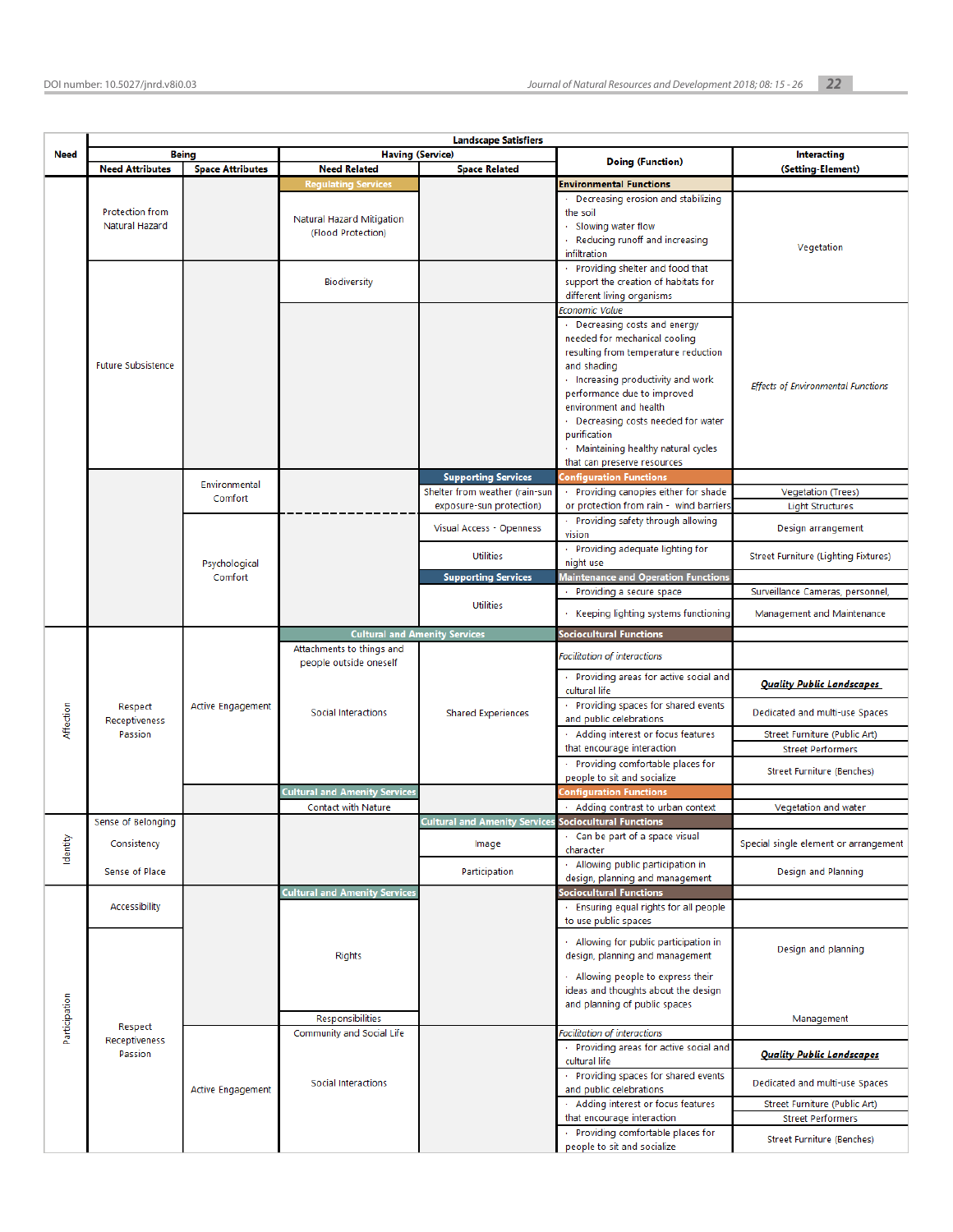|               |                            | <b>Landscape Satisfiers</b> |                                      |                               |                                                               |                                          |  |  |
|---------------|----------------------------|-----------------------------|--------------------------------------|-------------------------------|---------------------------------------------------------------|------------------------------------------|--|--|
| <b>Need</b>   | <b>Being</b>               |                             | <b>Having (Service)</b>              |                               |                                                               | <b>Interacting</b>                       |  |  |
|               | <b>Need Attributes</b>     | <b>Space Attributes</b>     | <b>Need Related</b>                  | <b>Space Related</b>          | <b>Doing (Function)</b>                                       | (Setting-Element)                        |  |  |
|               |                            |                             |                                      | <b>Supporting Services</b>    | Configuration Functions                                       |                                          |  |  |
|               |                            | Coherence                   |                                      |                               | Defining a space                                              |                                          |  |  |
|               |                            |                             |                                      |                               | Defining directionality                                       | Vegetation                               |  |  |
|               |                            |                             |                                      |                               | Defining a focus or center                                    |                                          |  |  |
|               |                            | Legibility                  |                                      |                               |                                                               | <b>Public Art</b>                        |  |  |
|               |                            |                             |                                      | Logical connections between   | <b>Creating Subspaces</b>                                     | <b>Floor Patterns</b>                    |  |  |
|               | Curiosity                  |                             |                                      | elements                      | Adding variety within coherent                                | Any unique element that can be a         |  |  |
|               | Astonishment               |                             |                                      |                               | elements                                                      | 'Landmark'                               |  |  |
|               | Rationality                |                             |                                      |                               | · Facilitating moving, orientation and                        | <b>Visual Design</b>                     |  |  |
| Understanding | <b>Making Sense</b>        |                             |                                      |                               | way-finding                                                   |                                          |  |  |
|               |                            |                             | <b>Cultural and Amenity Services</b> |                               |                                                               | (Repeated Elements-Smooth textures       |  |  |
|               |                            |                             |                                      |                               | · Providing places for cultural,                              | <b>Buildings (Museums-Exhibition)</b>    |  |  |
|               |                            |                             | Access to Information                |                               | educational and awareness                                     |                                          |  |  |
|               |                            |                             |                                      |                               | opportunities                                                 | Dedicated and multi-use Space            |  |  |
|               |                            |                             | Education                            |                               | <b>Environmental Functions</b>                                |                                          |  |  |
|               |                            |                             |                                      |                               |                                                               |                                          |  |  |
|               | Imagination                |                             | <b>Cultural and Amenity Services</b> |                               | Providing shelter and food that                               |                                          |  |  |
|               | Curiosity                  |                             | Inspiration for culture, art and     |                               | support creation of habitats for                              | Vegetation and Water                     |  |  |
|               | <b>Artistic Expression</b> |                             | design                               |                               | different living organisms                                    |                                          |  |  |
|               |                            |                             |                                      |                               |                                                               |                                          |  |  |
| Creation      |                            | Complexity                  |                                      | <b>Supporting Services</b>    | <b>Configuration Functions</b>                                |                                          |  |  |
|               |                            | Mystery                     |                                      | Rich and diverse environment  | Adding interest, preventing                                   | Any unique Elements                      |  |  |
|               | Exploration                |                             |                                      |                               | monotony                                                      |                                          |  |  |
|               |                            |                             |                                      | Continuity                    | $\cdot$ Creating a promise of further                         | <b>Visual Design</b>                     |  |  |
|               |                            |                             |                                      |                               | information                                                   | (Bent/curved paths-Partial hidden views- |  |  |
|               |                            |                             |                                      |                               |                                                               | Levelling)                               |  |  |
|               |                            |                             |                                      | <b>Supporting Services</b>    | <b>Configuration Functions</b>                                |                                          |  |  |
|               |                            |                             |                                      | Walkability                   | · Providing suitable surfaces for                             | <b>Flooring</b>                          |  |  |
|               |                            |                             |                                      |                               | walking and other activities                                  |                                          |  |  |
|               |                            | <b>Physical Comfort</b>     |                                      | Sittability                   | · Providing sitting places for both<br>individuals and groups | Street Furniture (Benches)<br>Lawn Areas |  |  |
|               |                            |                             |                                      |                               | Studying through design and                                   |                                          |  |  |
|               |                            |                             |                                      |                               | planning the proper locations for seats                       |                                          |  |  |
|               |                            |                             |                                      |                               | based on users' preference, activities                        |                                          |  |  |
|               |                            |                             |                                      |                               | and the location of utilities                                 |                                          |  |  |
|               |                            |                             |                                      | Proper location for seating   |                                                               | Design and Planning                      |  |  |
|               |                            |                             |                                      |                               | · Selecting locations near activities for                     |                                          |  |  |
|               |                            |                             |                                      |                               | people's enjoyment in watching other                          |                                          |  |  |
|               | Passive Engagement         |                             |                                      |                               | people's activities and passers-by                            |                                          |  |  |
|               |                            |                             |                                      |                               |                                                               | <b>Public Art</b>                        |  |  |
|               |                            |                             |                                      |                               | · Adding points of focus or interest                          | <b>Fountains</b>                         |  |  |
|               |                            |                             |                                      |                               |                                                               | <b>Street Performers</b>                 |  |  |
| Leisure       |                            |                             | <b>Cultural and Amenity Services</b> |                               | <b>Configuration Functions</b>                                |                                          |  |  |
|               |                            |                             |                                      |                               | Defining a space                                              | <b>Floor Patterns</b>                    |  |  |
|               | Aesthetic Enjoyment        |                             |                                      |                               | Defining directionality                                       | Vegetation                               |  |  |
|               |                            |                             |                                      |                               | Defining a focus or center                                    |                                          |  |  |
|               |                            |                             |                                      |                               |                                                               | <b>Public Art</b>                        |  |  |
|               |                            |                             | <b>Contact with Nature</b>           | Aesthetics                    |                                                               |                                          |  |  |
|               |                            |                             |                                      |                               |                                                               |                                          |  |  |
|               | Relaxation                 |                             |                                      |                               | Enriching space natural experience                            | Vegetation and water                     |  |  |
|               | Tranquility                |                             |                                      |                               |                                                               |                                          |  |  |
|               |                            |                             |                                      |                               | · Providing focus, interest and                               | <b>Public Art</b>                        |  |  |
|               | <b>Active Engagement</b>   |                             | Interactions                         |                               | interaction points                                            |                                          |  |  |
|               |                            |                             |                                      |                               | · Providing spaces for different                              | <b>Street Performers</b>                 |  |  |
|               |                            |                             |                                      |                               | recreational activities                                       |                                          |  |  |
|               | Active Engagement ·        |                             |                                      |                               | · Providing adequate spaces for                               | Dedicated and multi-use Spaces           |  |  |
|               | Recreation                 |                             |                                      |                               | organized events (concerts-public                             |                                          |  |  |
|               |                            |                             |                                      |                               | ceremonies etc.)                                              |                                          |  |  |
|               |                            |                             | <b>Cultural and Amenity Services</b> |                               | <b>Sociocultural Functions</b>                                |                                          |  |  |
|               | Accessibility              |                             |                                      |                               | · Ensuring equal rights for all people                        |                                          |  |  |
|               |                            |                             |                                      |                               | to use public spaces                                          | Design and planning strategies           |  |  |
|               |                            |                             | <b>Rights</b>                        |                               | · Allowing public participation in                            |                                          |  |  |
| Freedom       |                            |                             |                                      |                               | design, planning and management                               | Management                               |  |  |
|               |                            |                             |                                      |                               | Configuration Functions                                       |                                          |  |  |
|               |                            |                             |                                      | Participation and Flexibility |                                                               |                                          |  |  |
|               |                            |                             |                                      |                               | · Permitting choice within the daily use                      | Multi-use Spaces                         |  |  |
|               |                            |                             |                                      |                               | of the space                                                  | Movable Elements (Chairs-Table)          |  |  |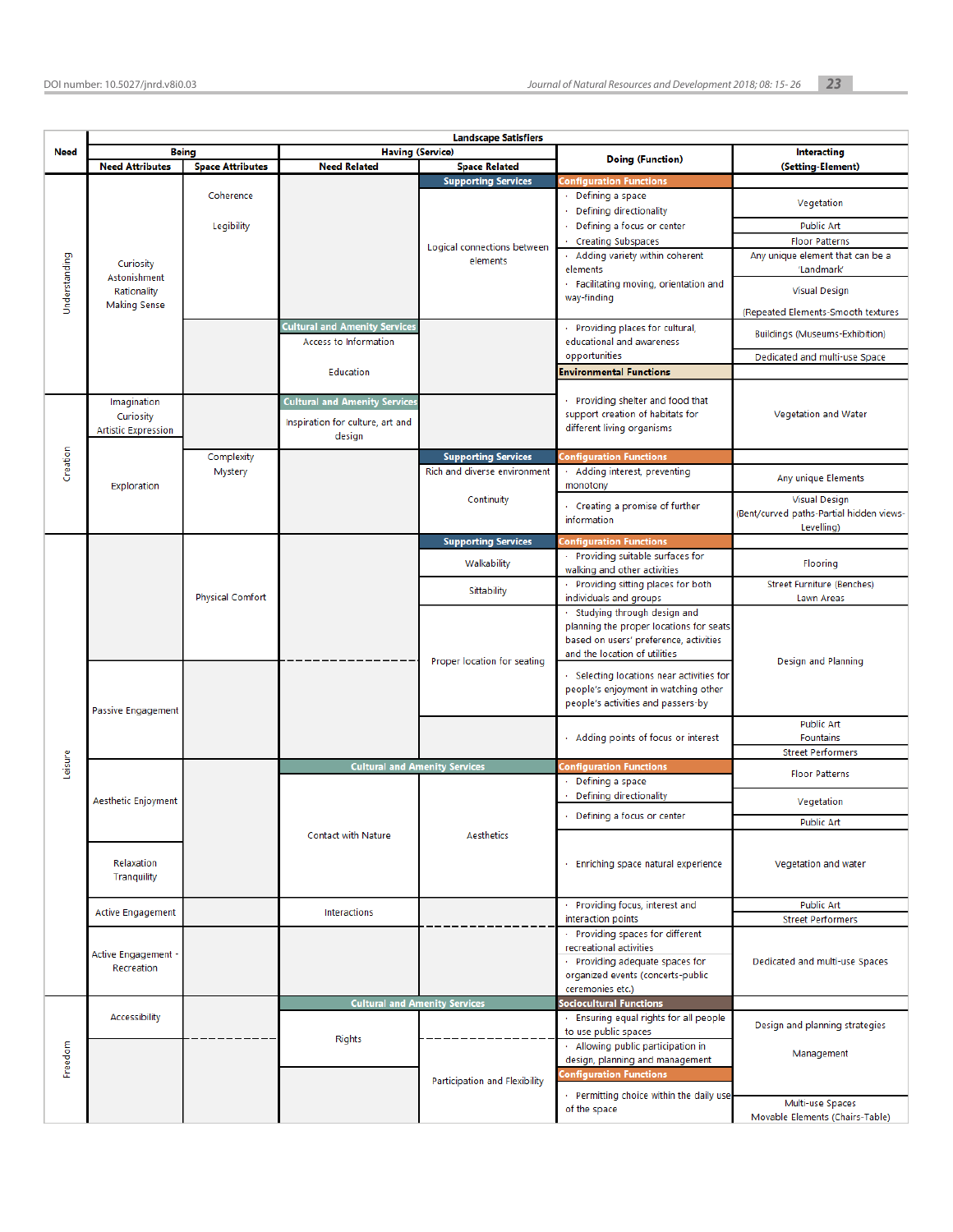|                  | <b>Landscape Satisfiers</b> |                         |                                      |                                         |                                                                           |                                     |
|------------------|-----------------------------|-------------------------|--------------------------------------|-----------------------------------------|---------------------------------------------------------------------------|-------------------------------------|
| <b>Need</b>      | Being                       |                         | <b>Having (Service)</b>              |                                         |                                                                           | Interacting                         |
|                  | <b>Need Attributes</b>      | <b>Space Attributes</b> | <b>Need Related</b>                  | <b>Space Related</b>                    | <b>Doing (Function)</b>                                                   | (Setting-Element)                   |
|                  |                             |                         |                                      | <b>Supporting Services</b>              | <b>Configuration Functions</b>                                            | Vegetation                          |
| Freedom          | Legibility                  |                         | Mobility                             | Logical connections between<br>elements | Defining a space<br>Defining directionality<br>Defining a focus or center | <b>Public Art</b>                   |
|                  |                             |                         |                                      |                                         | <b>Creating Subspaces</b>                                                 | <b>Floor Patterns</b>               |
|                  |                             |                         |                                      |                                         | Adding variety within coherent                                            | Any unique element that can be a    |
|                  |                             |                         |                                      |                                         | elements                                                                  | 'Landmark'                          |
|                  |                             |                         |                                      |                                         | Facilitating moving, orientation and<br>way-finding                       | <b>Visual Design</b>                |
|                  |                             |                         |                                      |                                         |                                                                           | (Repeated Elements-Smooth textures) |
|                  |                             |                         | <b>Cultural and Amenity Services</b> |                                         | <b>Configuration Functions</b>                                            |                                     |
|                  |                             |                         | <b>Contact with Nature</b>           | <b>Ecological Quality</b>               | Enriching space natural experience                                        |                                     |
| pirituality<br>S |                             |                         | <b>Aesthetics</b>                    | Panoramic and open views                | Adding contrast to the urban<br>context                                   | Vegetation and water                |

The discussion above shows multiple aspects of landscape potential in achieving the satisfaction of human needs. Landscape elements perform specific functions, functions provide services for humans, which in turn contribute to human need satisfaction. The correlation between elements, functions, services and needs is not a simple linear relationship. Elements and their functions complement each other for the delivery of services. It can be noted in the framework that a single service contributes to more than one need satisfaction and the same interrelated relationship can be found in functions (**[Figure](#page-9-0)  [5](#page-9-0)**). For example, satisfying subsistence, spirituality, affection, identity, participation, creation, understanding and leisure all require diverse cultural and amenity services. Different configuration, sociocultural and environmental functions are required for cultural and amenity services.

On the other hand, each need may have one or more service and function contribute to its satisfaction, depending on the need's attributes, i.e. 'being'. A basic need could also become a satisfier for another need; for example, participation can be a satisfier for identity. Weighing the degree of importance of each item in this classification, or arranging them according to their relative importance, is not in the scope of this research. However, it is essential to mention how the absence of one quality from the space can be very effective, even if all other qualities are present. For example, a designed public landscape with a very good visual design and a variety of activities will not be used if there is any reason that it threatens people's feeling of safety. It may also not be used if it is not well connected to public transportation. Absence of safety can ruin the experience of a space and the absence of good accessibility prevents people from reaching it. It is important to realize the significant potential a public landscape carries for humans. It is important also to remember the complexity of introducing a designed landscape and that it requires careful examination of the mutual effects of its multiple aspects.

Moreover, the scope of the effect of a landscape's functions and their degree of contribution to service provision have diverse levels. An effect could range from a direct effect on a definite site to a wider effect on the surrounding area or even to a whole city or region **[\[31\]](#page-11-3)**. For example, vegetation in a park can contribute to enhancing



<span id="page-9-0"></span>**Figure 5:** Fundamental Human Needs and Public Landscapes.

the microclimate within the park and nearby buildings. The same park in a larger system of connected landscapes within a city or a region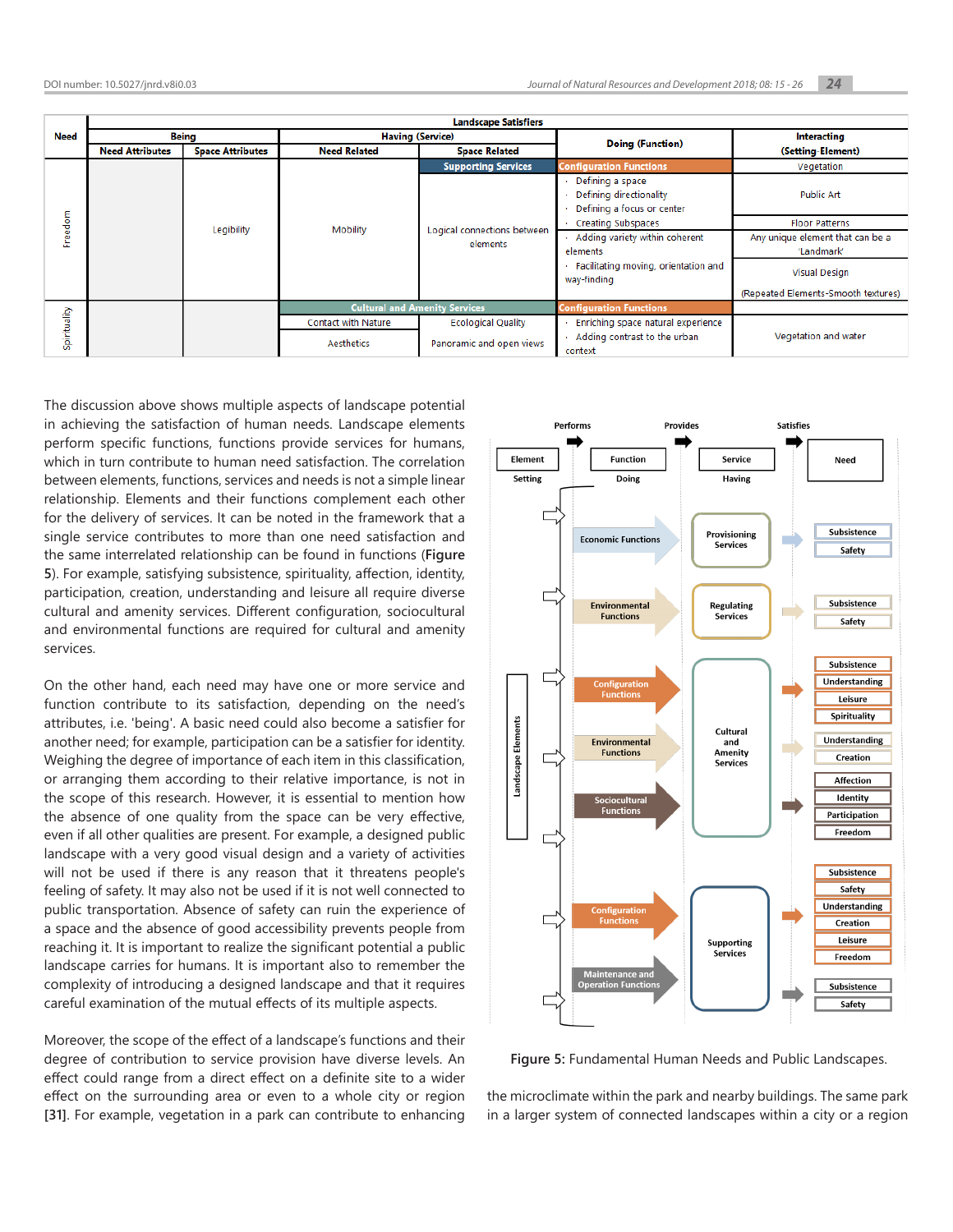can make a larger contribution to biodiversity or climate mitigation on a larger scale. Another example, a public landscape may change the image of a neighborhood where it exists. It can also be a part of a city image and one of its touristic attractions.

## **5. Conclusion**

This research created a conceptual framework that integrated different landscape elements, functions and services in relation to fundamental human needs. The development of the framework depended on a modified Max-Neef matrix of fundamental human needs. The arrangement logic of the matrix was adapted from the point of view of public designed landscapes. It consisted of a vertical list of human needs, while satisfiers of each of these needs can be found horizontally in landscape related aspects. These aspects were interpreted in terms of 'Being', 'Having', 'Doing' and 'Interacting'. 'Being' describes the qualities of the needs from the perspective of landscape, 'Having' includes different landscape services, 'Doing' includes the landscape functions that provide the services, and 'Interacting' includes landscape elements that perform the functions.

This framework can constitute a new tool for the analysis of public landscape benefits and their value for humans; it can be used in various applications. Its current generic form provides a starting point for further applied research in diverse contexts. It can help in providing a new viewpoint for designers and planners in which their end-users are again included in the focus of their approaches. Public landscapes can be created through a wider perspective that includes multiple landscape functions and provides a variety of services towards the satisfaction of human needs. In addition, the framework can be used in assessing different public landscapes to help in decision-making related to enhancing the functionality of the landscapes in question or to provide a strong argument for their protection.

#### **References**

- <span id="page-10-0"></span>[1] A. Stokman, "Water purificative landscapes–constructed ecologies and contemporary urbanism," presented at the Transforming with Water., *Proc. 45th World Congress of the International Federation of Landscape Architects* IFLA, 2008, pp. 51–61.
- [2] A. Stokman, (2012). Designing extreme landscape. Stuttgart, [Online]. Available: [https://www.youtube.com/watch?v=t4BvdyseTqo](https://www.youtube.com/watch?v=t4BvdyseTqo )
- <span id="page-10-1"></span>[3] M. Roe, "Landscape and sustainability: An overview," in L*andscape and Sustainability*, Taylor & Francis, Eds. London, 2007, pp. 1–15.
- <span id="page-10-2"></span>[4] C. A. Mensah, "Urban green spaces in Africa: Nature and challenges," *International Journal of Ecosystem*, vol. 4, no. 1, pp. 1–11, 2014. Doi: https://doi.org/10.5923/j. ije.20140401.01
- <span id="page-10-3"></span>[5] J. B. Fàbregas and A. C. Ramos, "Management of the territory: Landscape management as a process," in *Landscape Dimensions: Reflections and Proposals for the Implementation of the European Landscape Convention*, Strasbourg: Council of Europe, 2017, pp. 25–54.
- <span id="page-10-4"></span>[6] M. Antrop, "Sustainable landscapes: Contradiction, fiction or utopia?," *Landsc. Urban Plan*., vol. 75, no. 3, pp. 187–197, Mar. 2006. Doi: [https://doi.org/10.1016/j.](https://doi.org/10.1016/j.landurbplan.2005.02.014 ) [landurbplan.2005.02.014](https://doi.org/10.1016/j.landurbplan.2005.02.014 )
- <span id="page-10-5"></span>[7] S. T. Lovell and D. M. Johnston, "Designing landscapes for performance based on emerging principles in landscape ecology," *Ecol. Soc*., vol. 14, no. 1, p. 44, 2009. Doi: <https://doi.org/10.5751/es-02912-140144>
- <span id="page-10-19"></span>[8] P. Selman, "What do we mean by sustainable landscape," S*ustainability: Science, Practice and Policy,* vol. 4, no. 2, pp. 23–28, 2008. Doi: [https://doi.org/10.1080/15](https://doi.org/10.1080/15487733.2008.11908019 ) [487733.2008.11908019](https://doi.org/10.1080/15487733.2008.11908019 )
- <span id="page-10-6"></span>[9] S. Kato and J. Ahern, "Multifunctional landscapes as a basis for sustainable landscape development," *Journal of The Japanese Institute of Landscape Architecture*, vol. 72, no. 5, pp. 799–804, 2009. Doi: <https://doi.org/10.5632/jila.72.799>
- <span id="page-10-7"></span>[10] J. Brandt and H. Vejre, "Multifunctional landscapes - Motives, concepts and perspectives," in *Multifunctional Landscapes: Theory, Value and History*, vol. 1, WIT Press, 2003, pp. 3–31.
- <span id="page-10-8"></span>[11] P. Selman, "Planning for landscape multifunctionality," S*ustainability: Science, Practice and Policy,* vol. 5, no. 2, pp. 45–52, 2009. Doi: [https://doi.org/10.1080/15](https://doi.org/10.1080/15487733.2009.11908035 ) [487733.2009.11908035](https://doi.org/10.1080/15487733.2009.11908035 )
- <span id="page-10-9"></span>[12] S. N. A. Buyadi, W. M. N. W. Mohd, and A. Misni, "Green Spaces Growth Impact on the Urban Microclimate," *Procedia-Soc. Behav. Sci.*, vol. 105, pp. 547–557, 2013. Doi: <https://doi.org/10.1016/j.sbspro.2013.11.058>
- <span id="page-10-12"></span>[13] S. M. A. Haq, "Urban Green Spaces and an Integrative Approach to Sustainable Environment," *J. Environ. Prot.*, vol. 2, no. 5, pp. 601-608, 2011. Doi: https://doi. org/10.4236/jep.2011.25069
- <span id="page-10-10"></span>[14] R. Lafortezza, G. Carrus, G. Sanesi, and C. Davies, "Benefits and well-being perceived by people visiting green spaces in periods of heat stress," *Urban For. Urban Green*., vol. 8, no. 2, pp. 97–108, 2009. Doi: <https://doi.org/10.1016/j.ufug.2009.02.003>
- <span id="page-10-11"></span>[15] W. Vannoppen, J. Poesen, P. Peeters, S. De Baets, and B. Vandevoorde, "Root properties of vegetation communities and their impact on the erosion resistance of river dikes," *Earth Surf. Process. Landf*., vol. 41, no. 14, pp. 2038–2046, 2016. Doi: <https://doi.org/10.1002/esp.3970>
- <span id="page-10-13"></span>[16] J. Lloyd. (2015, Aug 11). "*Biodiversity," the encyclopedia of earth*," [Online]. Available: <http://www.eoearth.org/view/article/150560/>
- <span id="page-10-14"></span>[17] M. Carmona, S. Tiesdell, T. Heath, and T. Oc, "The functional dimension: Designing (Better) 'people places,'" in *Public Places, Urban Spaces: The Dimensions of Urban Design*, Architectural Press/Elsevier, 2010, pp. 205–214.
- <span id="page-10-22"></span>[18] S. Carr, M. Francis, L. G. Rivlin, and A. M. Stone, "Needs in public spaces," in *Urban Design Reader*, M. Carmona and S. Tiesdell, Eds. Architectural Press/Elsevier, 2007, pp. 230–240.
- <span id="page-10-15"></span>[19] Project for Public Spaces, (2015, Jun 25). "What makes a successful place?," [Online]. Available: [http://www.pps.org/reference/grplacefeat/](http://www.pps.org/reference/grplacefeat/ )
- <span id="page-10-16"></span>[20] R. Costanza, B. Fisher, S. Ali, C. Beer, L. Bond, R. Boumans, N. L. Danigelis, J. Dickinson, C. Elliott, and J. Farley, "Quality of life: An approach integrating opportunities, human needs, and subjective well-being," *Ecol. Econ*., vol. 61, no. 2, pp. 267–276, 2007. Doi: <https://doi.org/10.1016/j.ecolecon.2006.02.023>
- <span id="page-10-17"></span>[21] R. H. Matsuoka and R. Kaplan, "People needs in the urban landscape: Analysis of landscape and urban planning contributions," *Landsc. Urban Plan*., vol. 84, no. 1, pp. 7–19, 2008. Doi: [https://doi.org/10.1016/j.landurbplan.2007.09.009](https://doi.org/10.1016/j.landurbplan.2007.09.009 )
- <span id="page-10-18"></span>[22] R. Ulrich, "Human responses to vegetation and landscapes," *Landsc. Urban Plan*., vol. 13, pp. 29-44, 1986. Doi: [https://doi.org/10.1016/0169-2046\(86\)90005-8](https://doi.org/10.1016/0169-2046(86)90005-8)
- <span id="page-10-20"></span>[23] M. Carmona, S. Tiesdell, T. Heath, and T. Oc, "The visual dimension," in *Public Places, Urban Spaces: The Dimensions of Urban Design,* Architectural Press/Elsevier, 2010, pp. 169–200.
- [24] N. Robinson, *The Planting Design Handbook*, 3rd ed. New York: Routledge, 2016.
- <span id="page-10-21"></span>[25] S. Kaplan, "Cognitive maps, human needs and the designed environment," in W.F.E. Preiser (Ed.) *Environmental Design Research*. Stroudsburg, PA: Dowden, Hutchinson and Ross, 1973, vol. 1, pp. 275-283.
- <span id="page-10-23"></span>[26] M. Francis, "Changing Values for Public Spaces," *Landscape Archit*., vol. 78, no. 1, pp. 54–59, 1988.